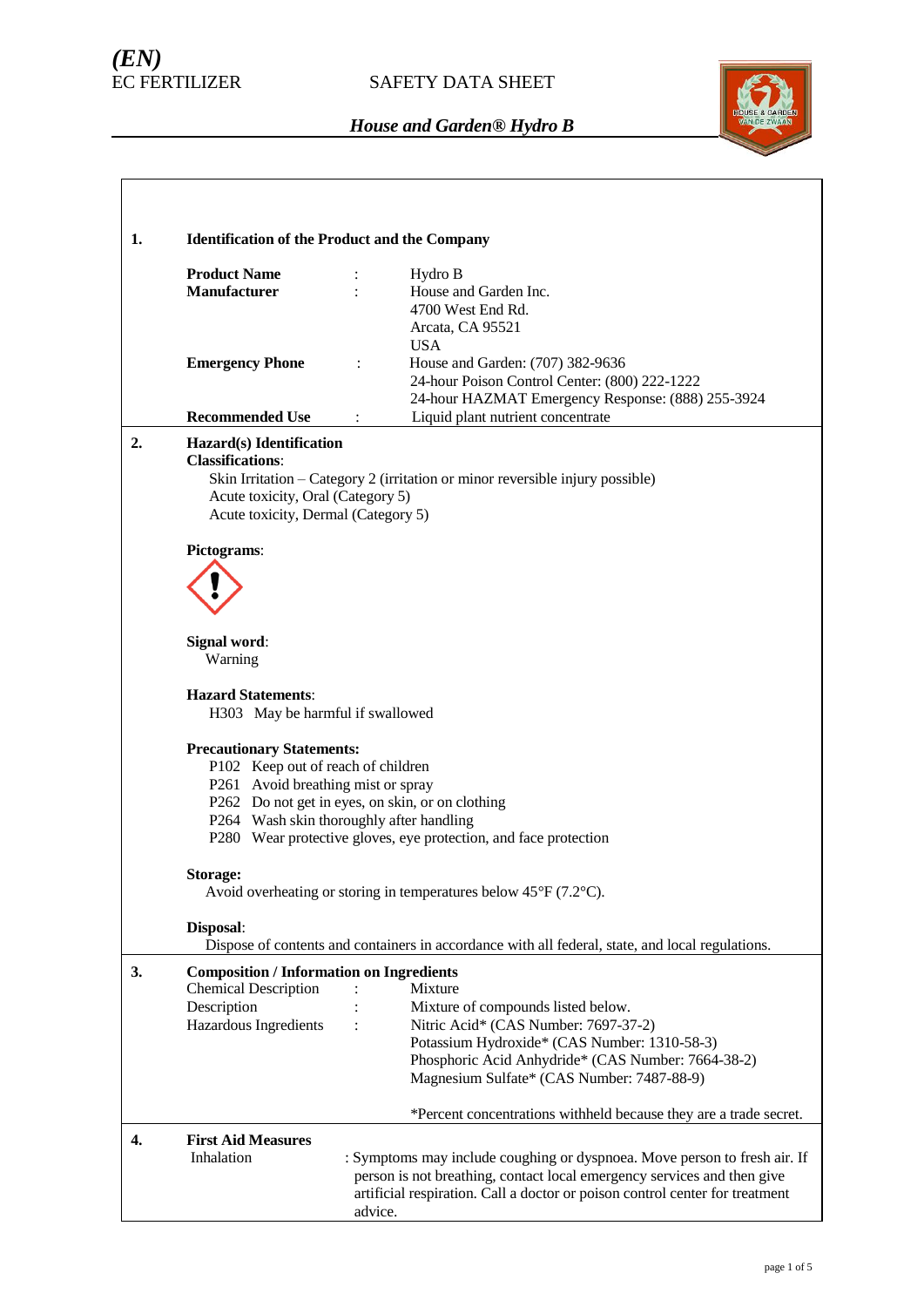SAFETY DATA SHEET



|    | Skin                                                                    | : Symptoms may include skin irritation. Remove contaminated clothing,<br>thoroughly wash exposed area with water and soap for 15 minutes. Call a<br>doctor or poison control center for treatment advice if symptoms persist.                                                                        |
|----|-------------------------------------------------------------------------|------------------------------------------------------------------------------------------------------------------------------------------------------------------------------------------------------------------------------------------------------------------------------------------------------|
|    | Eyes                                                                    | : Irritant. Hold eye open and rinse gently with water for at least 15 minutes,<br>ensuring to flush underneath the eyelids. Call a doctor or poison control<br>center for treatment advice.                                                                                                          |
|    | Ingestion                                                               | : Gastro-intestinal irritant. Call a doctor or poison control center for<br>immediate treatment advice. Have person sip a glass of water if able to<br>swallow. Do not induce vomiting unless advised to do so by a medical<br>professional. Do not give anything by mouth to an unconscious person. |
|    | <b>First Aid Facilities</b>                                             | : Water, wash facilities                                                                                                                                                                                                                                                                             |
| 5. | <b>Fire Fighting Measures</b>                                           |                                                                                                                                                                                                                                                                                                      |
|    | <b>Extinguishing Media</b>                                              | : The product itself is not combustible; in case of fire in its immediate<br>environment, preferred extinguishing media are water spray, foam, CO <sub>2</sub> ,<br>dry ice.                                                                                                                         |
|    | Unsuitable                                                              |                                                                                                                                                                                                                                                                                                      |
|    | <b>Extinguishing Media</b><br>Hazards from combustion<br>of the product | : Water jet.<br>: Decomposes on heating. Combustion can produce toxic fumes and<br>irritating nitrate gases.                                                                                                                                                                                         |
|    | Protective equipment                                                    | : In case of fire, wear a self-contained breathing apparatus and eye<br>protection.                                                                                                                                                                                                                  |
| 6. | <b>Accidental Release Measures</b>                                      |                                                                                                                                                                                                                                                                                                      |
|    | <b>Emergency Procedures</b>                                             | : Ensure adequate ventilation. Wear safety glasses and appropriate gloves.<br>Chemical-resistant gloves are needed for the sustained contact.                                                                                                                                                        |
|    |                                                                         | Disposable nitrile gloves are adequate for incidental contact (rinse hands<br>after removing gloves). Prevent product from entering sewer drains or<br>surface waters.                                                                                                                               |
|    | <b>Personal Precautions</b>                                             | : Avoid contact with skin and eyes.                                                                                                                                                                                                                                                                  |
|    | Containment and                                                         | : Stop the source of the spill. Control the spill using floor dry, absorbent                                                                                                                                                                                                                         |
|    | Cleanup, Materials,                                                     | materials booms/socks, or towels. Clean up the spill using absorbent.                                                                                                                                                                                                                                |
|    | Methods, Procedure                                                      | Disposal subject to all applicable federal, state, and local regulations.                                                                                                                                                                                                                            |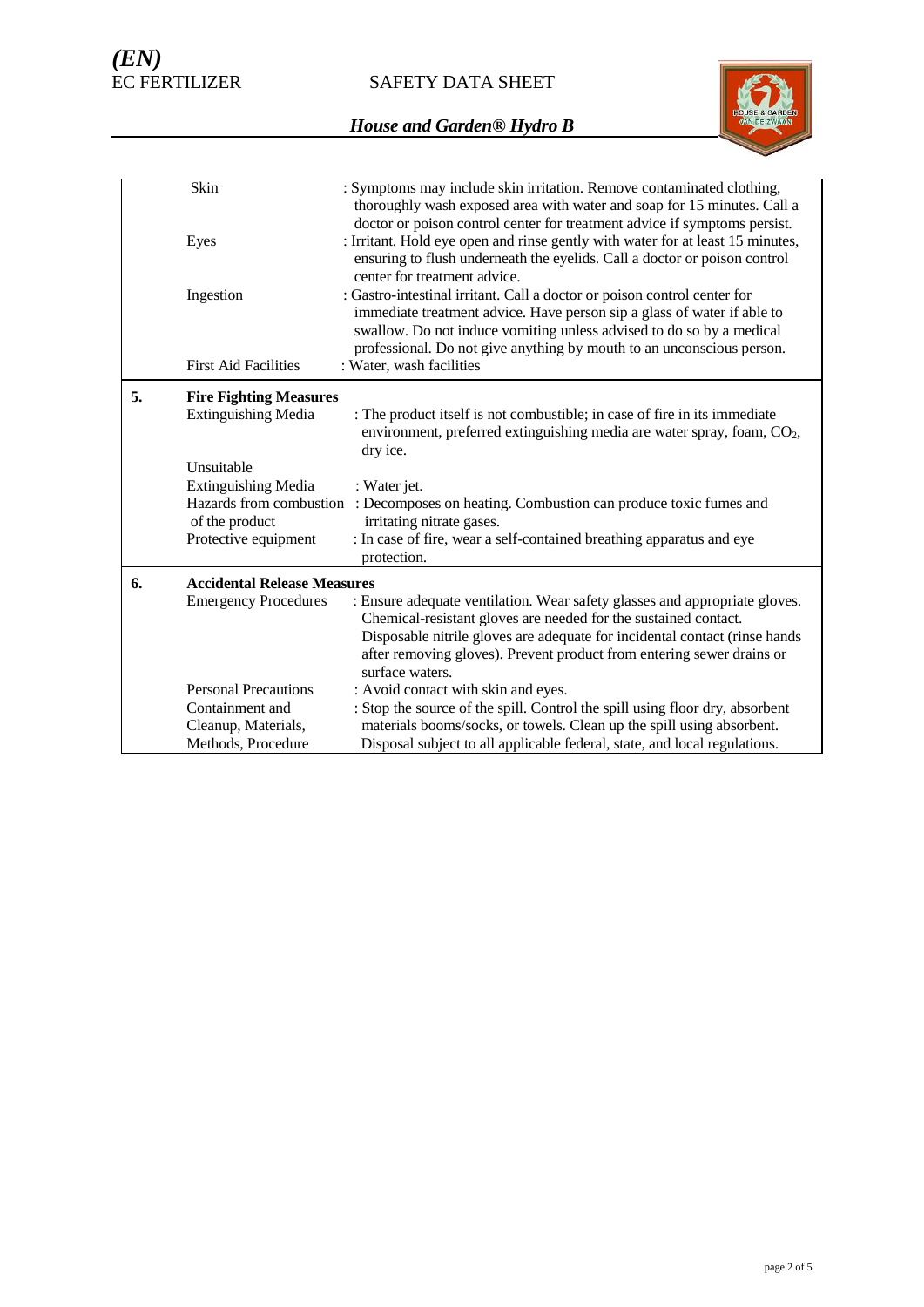

| 7.           | <b>Handling &amp; Storage</b>                                                                                                                                                                                                                                                                                                                                                                                    |                                                                                                                                                                                                                                                                                                                                                                     |     |                 |                                |                         |
|--------------|------------------------------------------------------------------------------------------------------------------------------------------------------------------------------------------------------------------------------------------------------------------------------------------------------------------------------------------------------------------------------------------------------------------|---------------------------------------------------------------------------------------------------------------------------------------------------------------------------------------------------------------------------------------------------------------------------------------------------------------------------------------------------------------------|-----|-----------------|--------------------------------|-------------------------|
|              | Handling:<br>Keep out of reach of children. Not for internal use. Avoid contact with skin and eyes. Irritates the skin,<br>mucous membranes, eyes and gullet. Wear suitable protective clothing.<br>In case of contact with skin or eyes, wash immediately with plenty of water.<br>Technical precautions: safety shower and eye shower stations.<br>Store at a temperature between 7 and 30 degrees Centigrade. |                                                                                                                                                                                                                                                                                                                                                                     |     |                 |                                |                         |
|              | Storage:                                                                                                                                                                                                                                                                                                                                                                                                         | Storage conditions: Take all necessary precautions to prevent contamination in case of damaged<br>containers. Store the containers on drip trays or barrier material to prevent product from being<br>discharged to the sewer or surface water. Avoid rough handling to ensure structural integrity.                                                                |     |                 |                                |                         |
| 8.           | <b>Exposure Control/Personal Protection</b>                                                                                                                                                                                                                                                                                                                                                                      |                                                                                                                                                                                                                                                                                                                                                                     |     |                 |                                |                         |
| Exposure and |                                                                                                                                                                                                                                                                                                                                                                                                                  |                                                                                                                                                                                                                                                                                                                                                                     |     | <b>OSHA PEL</b> |                                | <b>ACGIH TLV</b>        |
|              | <b>Threshold Limits</b>                                                                                                                                                                                                                                                                                                                                                                                          |                                                                                                                                                                                                                                                                                                                                                                     | ppm | $mg/m^3$        | TWA $(mg/m^3)$ STEL $(mg/m^3)$ |                         |
|              |                                                                                                                                                                                                                                                                                                                                                                                                                  | Potassium Hydroxide                                                                                                                                                                                                                                                                                                                                                 | n/a | n/a             | n/a                            | 2                       |
|              |                                                                                                                                                                                                                                                                                                                                                                                                                  | Nitric Acid                                                                                                                                                                                                                                                                                                                                                         | 2   | 5 <sup>5</sup>  | 2                              | $\overline{\mathbf{4}}$ |
|              |                                                                                                                                                                                                                                                                                                                                                                                                                  | Phosphoric Acid Anhydride                                                                                                                                                                                                                                                                                                                                           | n/a | $\mathbf{1}$    | $\mathbf{1}$                   | 3                       |
|              |                                                                                                                                                                                                                                                                                                                                                                                                                  | Magnesium Sulfate                                                                                                                                                                                                                                                                                                                                                   | n/a | n/a             | n/a                            | n/a                     |
|              |                                                                                                                                                                                                                                                                                                                                                                                                                  | ACGIH TLV: American Conference of Governmental Industrial Hygienists threshold limit value<br>TWA: Time-weighted Average (for a conventional 8-hour workday)<br>STEL: Short Term Exposure Limit (a 15-minute, time-weighted average concentration to which workers may<br>be exposed up to four times per day with at least 60 minutes between successive exposure) |     |                 |                                |                         |
|              | <b>Engineering Controls</b>                                                                                                                                                                                                                                                                                                                                                                                      | : Access to running water and an eye wash station.                                                                                                                                                                                                                                                                                                                  |     |                 |                                |                         |
|              | Personal Protective Equipment:<br>Skin<br>Eyes                                                                                                                                                                                                                                                                                                                                                                   | : Wear nitrile gloves when working with the product in case of incidental exposure.<br>Promptly remove contaminated clothing and rinse skin for 15 minutes. Launder<br>clothing before re-use.<br>: Wear safety glasses or goggles when working with this product in case of                                                                                        |     |                 |                                |                         |
|              | Respiratory                                                                                                                                                                                                                                                                                                                                                                                                      | accidental splash or mist. Ensure an eye-wash station is near work area.<br>: No special safety equipment needed. Avoid inhaling mists or fumes by using                                                                                                                                                                                                            |     |                 |                                |                         |
|              |                                                                                                                                                                                                                                                                                                                                                                                                                  | appropriate handling methods.                                                                                                                                                                                                                                                                                                                                       |     |                 |                                |                         |
|              |                                                                                                                                                                                                                                                                                                                                                                                                                  |                                                                                                                                                                                                                                                                                                                                                                     |     |                 |                                |                         |
| 9.           | <b>Physical &amp; Chemical Properties</b><br>Appearance<br>Upper flammability limit<br>Lower flammability limit : Unavailable<br>Odor                                                                                                                                                                                                                                                                            | : Clear fluid<br>: Unavailable<br>: Odorless.<br>: Unavailable                                                                                                                                                                                                                                                                                                      |     |                 |                                |                         |
|              | Vapor Pressure<br>Odor Threshold<br>Vapor Density                                                                                                                                                                                                                                                                                                                                                                | : Unavailable<br>: Unavailable                                                                                                                                                                                                                                                                                                                                      |     |                 |                                |                         |
|              | pH<br>Density<br><b>Melting Point</b>                                                                                                                                                                                                                                                                                                                                                                            | : 2.2<br>: 1.32 kg/L at $30^{\circ}$ C<br>: Unavailable                                                                                                                                                                                                                                                                                                             |     |                 |                                |                         |
|              | <b>Freezing Point</b>                                                                                                                                                                                                                                                                                                                                                                                            | : Unavailable                                                                                                                                                                                                                                                                                                                                                       |     |                 |                                |                         |
|              | Solubility                                                                                                                                                                                                                                                                                                                                                                                                       | : Fully soluble                                                                                                                                                                                                                                                                                                                                                     |     |                 |                                |                         |
|              | <b>Boiling Point</b>                                                                                                                                                                                                                                                                                                                                                                                             | : Unavailable                                                                                                                                                                                                                                                                                                                                                       |     |                 |                                |                         |
|              | <b>Boiling Range</b>                                                                                                                                                                                                                                                                                                                                                                                             | : Unavailable                                                                                                                                                                                                                                                                                                                                                       |     |                 |                                |                         |
|              | Crystallization temperature : $\langle 5^0C \rangle$                                                                                                                                                                                                                                                                                                                                                             |                                                                                                                                                                                                                                                                                                                                                                     |     |                 |                                |                         |
|              | <b>Flash Point</b>                                                                                                                                                                                                                                                                                                                                                                                               | : Unavailable                                                                                                                                                                                                                                                                                                                                                       |     |                 |                                |                         |
|              | <b>Evaporation Rate</b>                                                                                                                                                                                                                                                                                                                                                                                          | : Unavailable                                                                                                                                                                                                                                                                                                                                                       |     |                 |                                |                         |
|              | Danger of Explosion                                                                                                                                                                                                                                                                                                                                                                                              | : None.                                                                                                                                                                                                                                                                                                                                                             |     |                 |                                |                         |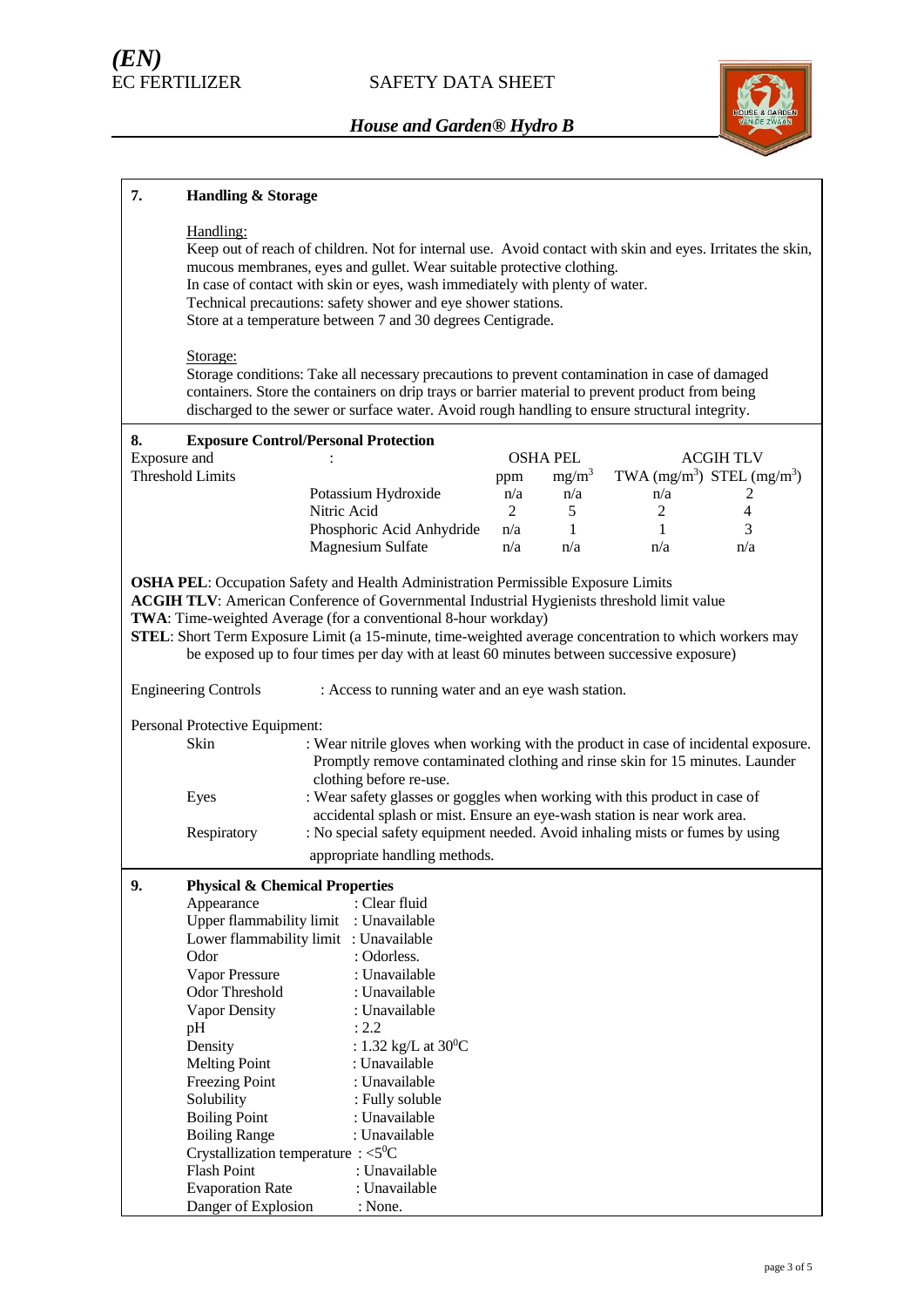

|     | Flammability                                               | : n/a                                                                                 |  |  |  |
|-----|------------------------------------------------------------|---------------------------------------------------------------------------------------|--|--|--|
|     | Auto-ignition Temperature : Material is not self-igniting. |                                                                                       |  |  |  |
|     | Decomposition Temperature: Unavailable                     |                                                                                       |  |  |  |
|     | Vapor Pressure                                             | : Unavailable                                                                         |  |  |  |
|     | Viscosity                                                  | : Unavailable                                                                         |  |  |  |
|     |                                                            | Partition Coefficient (n-octanol/water) : Unavailable                                 |  |  |  |
|     |                                                            |                                                                                       |  |  |  |
| 10. | <b>Stability &amp; Reactivity</b>                          |                                                                                       |  |  |  |
|     |                                                            | Chemical Reactivity : No reactivity anticipated. Poses little or no immediate hazard. |  |  |  |
|     | <b>Chemical Stability</b>                                  | : Stable under normal conditions of use and storage. No stabilizers needed.           |  |  |  |
|     |                                                            | Color change is not indicative of any safety issues.                                  |  |  |  |
|     |                                                            | Conditions to Avoid: Do not expose to heat in excess of 200°C.                        |  |  |  |
|     | Materials to Avoid                                         | : Metals and alkalis                                                                  |  |  |  |
|     | Suitable Materials                                         | : Plastics, PVC                                                                       |  |  |  |
| 11. | <b>Toxicological Information</b>                           |                                                                                       |  |  |  |
|     | Routes of Entry                                            | : Eye, skin contact, inhalation, and ingestion.                                       |  |  |  |
|     | Eyes                                                       | : Immediate and delayed irritation, reddening in acute and chronic exposure. Low      |  |  |  |
|     |                                                            | pH of mixture will cause burns if eyes not rinsed immediately after exposure.         |  |  |  |
|     | Skin                                                       | : Immediate and delayed irritation. Long term exposure may cause skin                 |  |  |  |
|     |                                                            | degradation. Chronic exposure to be avoided.                                          |  |  |  |
|     | Inhalation                                                 | : Fumes are not produced in standard environmental storage conditions. Fumes          |  |  |  |
|     |                                                            |                                                                                       |  |  |  |
|     |                                                            | caused by fire contain nitrogen oxides, which are dangerous if inhaled, and           |  |  |  |
|     |                                                            | can result in coughing, dyspnoea, drowsiness, unconsciousness, and death.             |  |  |  |
|     | Ingestion                                                  | : Acute and chronic ingestion can result in abdominal pain, blue lips, blue           |  |  |  |
|     |                                                            | fingernails, blue skin, convulsions, diarrhea, dizziness, burning sensations,         |  |  |  |
|     |                                                            | vomiting, weakness, shock, collapse, and unconsciousness.                             |  |  |  |
|     | LD50                                                       | : Unavailable                                                                         |  |  |  |
|     | Carcinogenic                                               | : None of the mixture ingredients are listed on the National Toxicology Program       |  |  |  |
|     | Properties                                                 | Report on Carcinogens or on the International Agency for Research on Cancer           |  |  |  |
|     |                                                            | Monographs.                                                                           |  |  |  |
| 12. | <b>Ecological Information</b>                              |                                                                                       |  |  |  |
|     | Ecotoxicity                                                | : There is no data specific to this product. It is potentially toxic the organisms in |  |  |  |
|     |                                                            | its concentrated form.                                                                |  |  |  |
|     | Persistence and                                            | : Inherently biodegradable. Non-persistent.                                           |  |  |  |
|     | Degradability                                              |                                                                                       |  |  |  |
|     | Mobility                                                   | : Mobile in aqueous solutions.                                                        |  |  |  |
|     | Bioaccumulation                                            | : Chemicals will be held in vegetative material with no toxic effects to livestock or |  |  |  |
|     | Potential                                                  | humans.                                                                               |  |  |  |
|     | Environmental                                              | : Do not release into surface waters. Contamination can cause algae blooms and        |  |  |  |
|     | Protection                                                 | anoxic conditions, both of which are harmful to aquatic ecosystems.                   |  |  |  |
|     | Leaching                                                   | : Limited.                                                                            |  |  |  |
|     |                                                            |                                                                                       |  |  |  |
|     |                                                            |                                                                                       |  |  |  |
|     |                                                            |                                                                                       |  |  |  |